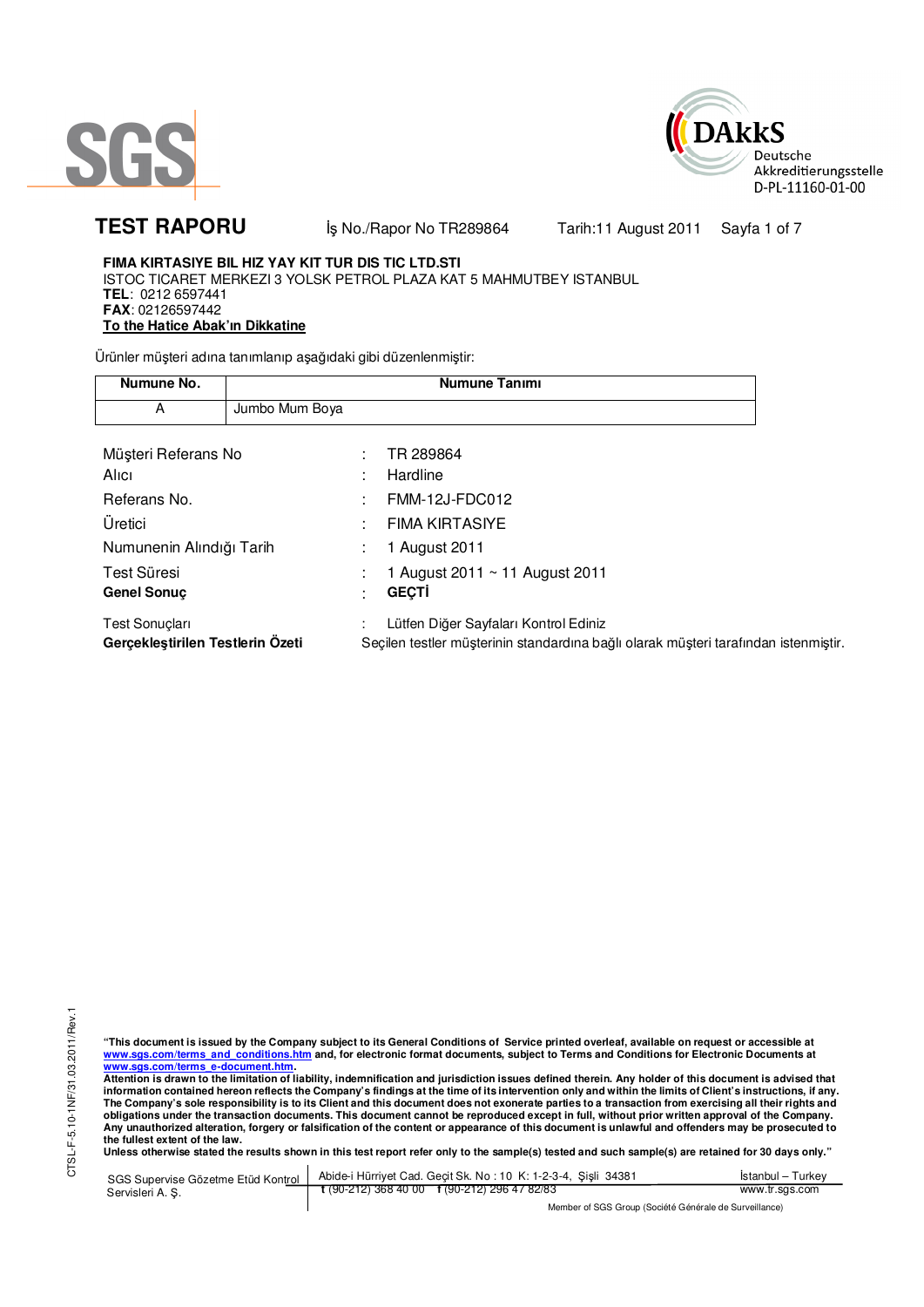



TEST RAPORU **By No./Rapor No TR289864** Tarih:11 August 2011 Sayfa 2 of 7

| <b>Test Parameters</b>  | <b>Sonuc</b> |                |             |             |  |  |
|-------------------------|--------------|----------------|-------------|-------------|--|--|
| <b>Kimyasal Testler</b> | 1 + 2 + 3    | $10 + 11 + 12$ | $4 + 5 + 6$ | $7 + 8 + 9$ |  |  |
| Azo Dyes (Textile)      |              |                |             |             |  |  |
| Phthalates              |              |                |             |             |  |  |
| Azo Dyes (Textile LFGB) |              |                |             |             |  |  |

| Remarks              |                                                                                                                                                                                                                                                                                                                                                                                                                                                                        | $G = M\ddot{\mu}$ şteri standardına uygun                                                                                                                                                                                                                                                                                                                       |
|----------------------|------------------------------------------------------------------------------------------------------------------------------------------------------------------------------------------------------------------------------------------------------------------------------------------------------------------------------------------------------------------------------------------------------------------------------------------------------------------------|-----------------------------------------------------------------------------------------------------------------------------------------------------------------------------------------------------------------------------------------------------------------------------------------------------------------------------------------------------------------|
|                      |                                                                                                                                                                                                                                                                                                                                                                                                                                                                        | $K = M\ddot{\mu}$ şteri standardına uygun değil                                                                                                                                                                                                                                                                                                                 |
|                      |                                                                                                                                                                                                                                                                                                                                                                                                                                                                        | = Sınır değer belirtilmedi                                                                                                                                                                                                                                                                                                                                      |
|                      |                                                                                                                                                                                                                                                                                                                                                                                                                                                                        | $#$ = For 2-composite mix with results exceeding one half of the relevant<br>requirements or 3-composite mix with results exceeding one third of the<br>relevant requirements, the composite sample may have the possibility of<br>one or more components that can lead to a failure result, therefore, it is<br>recommended to test on individual basis.       |
| Notes:               |                                                                                                                                                                                                                                                                                                                                                                                                                                                                        | Conclusions on meet/fail are based on the test result from the actual sampling of the received sample(s).                                                                                                                                                                                                                                                       |
|                      | standard.                                                                                                                                                                                                                                                                                                                                                                                                                                                              | The composite sampling method is based on the client's special request and is a modification from the testing                                                                                                                                                                                                                                                   |
|                      | The test results relate to the tested items only.<br>Test reports without SGS seal and authorised signatures are invalid.<br>Reported results do not include uncertainties.<br>evaluation has been carried out in accordance with UKAS and DAkkS requirements.<br>interpretations expressed herein are outside the scope of UKAS or DAkkS Accreditation.<br>Issued in Istanbul<br>Signed for and on behalf of<br>SGS Supervise Gözetme Etüd<br>Kontrol Servisleri A.Ş. | The reported expanded uncertainty is based on a standard uncertainty multiplied by a coverage factor k=2, providing a level of confidence of approximately 95%. The uncertainty<br>In this Test Report tests marked (1) are included in the UKAS Accreditation Scope, marked (2) are included in the DAkkS Accreditation Scope of this Laboratory. Opinions and |
| <b>Neslihan Erol</b> |                                                                                                                                                                                                                                                                                                                                                                                                                                                                        | Ayse Cimen                                                                                                                                                                                                                                                                                                                                                      |
|                      | <b>Customer Relations Supervisor</b>                                                                                                                                                                                                                                                                                                                                                                                                                                   | <b>Customer Services Manager</b>                                                                                                                                                                                                                                                                                                                                |
|                      |                                                                                                                                                                                                                                                                                                                                                                                                                                                                        | <b>SE ETUD</b><br>pERVISE                                                                                                                                                                                                                                                                                                                                       |

"This document is issued by the Company subject to its General Conditions of Service printed overleaf, available on request or accessible at<br>www.sgs.com/terms\_and\_conditions.htm\_and, for electronic format documents, subjec

<u>www.sgs.com/terms\_e-document.htm.</u><br>Attention is drawn to the limitation of liability, indemnification and jurisdiction issues defined therein. Any holder of this document is advised that<br>information contained hereon refle obligations under the transaction documents. This document cannot be reproduced except in full, without prior written approval of the Company.<br>Any unauthorized alteration, forgery or falsification of the content or appeara

**Unless otherwise stated the results shown in this test report refer only to the sample(s) tested and such sample(s) are retained for 30 days only."** 

| SGS Supervise Gözetme Etüd Kontrol | Abide-i Hürrivet Cad. Gecit Sk. No: 10 K: 1-2-3-4, Sisli 34381 | <b>Istanbul</b> - Turkey |
|------------------------------------|----------------------------------------------------------------|--------------------------|
| Servisleri A. S.                   | $\frac{1}{2}$ (90-212) 368 40 00 f (90-212) 296 47 82/83       | www.tr.sgs.com           |
|                                    | $111100000101100111011$                                        |                          |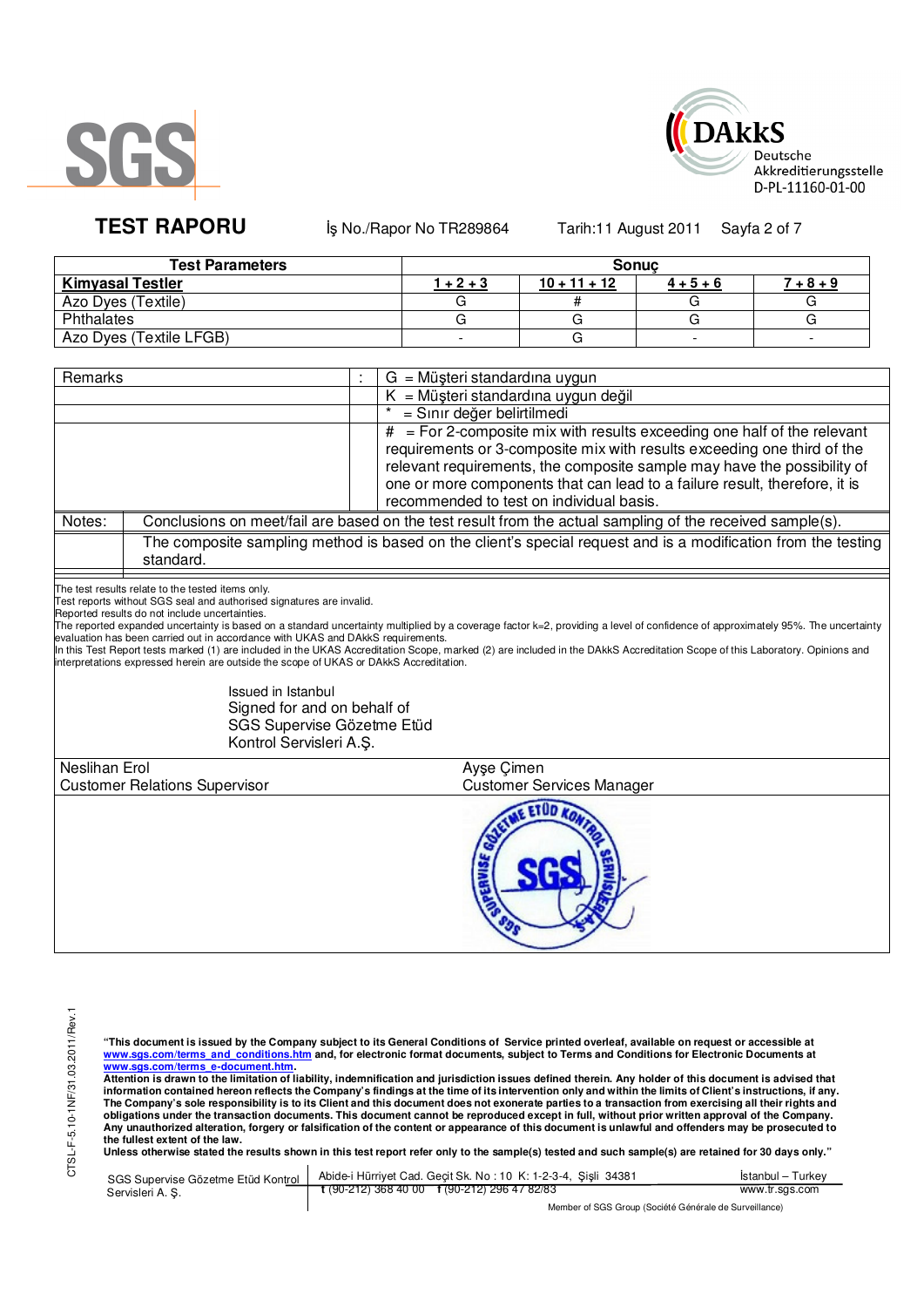



**TEST RAPORU** iş No./Rapor No TR289864 Tarih:11 August 2011 Sayfa 3 of 7

## **Component List / List of Materials for Chemical Test**

| Sample No. | <b>Sample Description</b> | Sample Colour | <b>Material No.</b> | Component  | <b>Material</b> | Colour      |
|------------|---------------------------|---------------|---------------------|------------|-----------------|-------------|
| A          | jumbo wax crayon          |               |                     | wax crayon | Dye             | purple      |
| A          | jumbo wax crayon          |               | $\overline{2}$      | wax crayon | Dye             | black       |
| A          | jumbo wax crayon          |               | 3                   | wax crayon | Dye             | dark blue   |
| A          | jumbo wax crayon          |               | 4                   | wax crayon | Dye             | Blue        |
| A          | jumbo wax crayon          |               | 5                   | wax crayon | Dye             | light green |
| A          | jumbo wax crayon          |               | 6                   | wax crayon | Dye             | Green       |
| A          | jumbo wax crayon          |               |                     | wax crayon | Dye             | brown       |
| A          | jumbo wax crayon          |               | 8                   | wax crayon | Dye             | light pink  |
| A          | jumbo wax crayon          |               | 9                   | wax crayon | Dye             | Pink        |
| A          | jumbo wax crayon          |               | 10                  | wax crayon | Dye             | vellow      |
| A          | jumbo wax crayon          |               | 11                  | wax crayon | Dye             | orange      |
| A          | jumbo wax crayon          |               | 12                  | wax crayon | Dye             | red         |

CTSL-F-5.10-1NF/31.03.2011/Rev.1 CTSL-F-5.10-1NF/31.03.2011/Rev.1

"This document is issued by the Company subject to its General Conditions of Service printed overleaf, available on request or accessible at<br>www.sgs.com/terms\_and\_conditions.htm\_and, for electronic format documents, subjec <u>www.sgs.com/terms\_e-document.htm</u>.<br>Attention is drawn to the limitation of liability, indemnification and jurisdiction issues defined therein. Any holder of this document is advised that

information contained hereon reflects the Company's findings at the time of its intervention only and within the limits of Client's instructions, if any.<br>The Company's sole responsibility is to its Client and this document **obligations under the transaction documents. This document cannot be reproduced except in full, without prior written approval of the Company. Any unauthorized alteration, forgery or falsification of the content or appearance of this document is unlawful and offenders may be prosecuted to the fullest extent of the law.** 

**Unless otherwise stated the results shown in this test report refer only to the sample(s) tested and such sample(s) are retained for 30 days only."** 

SGS Supervise Gözetme Etüd Kontrol Servisleri A. Ş. Abide-i Hürriyet Cad. Geçit Sk. No : 10 K: 1-2-3-4, Şişli 34381 **t** (90-212) 368 40 00 **f** (90-212) 296 47 82/83 İstanbul – Turkey www.tr.sgs.com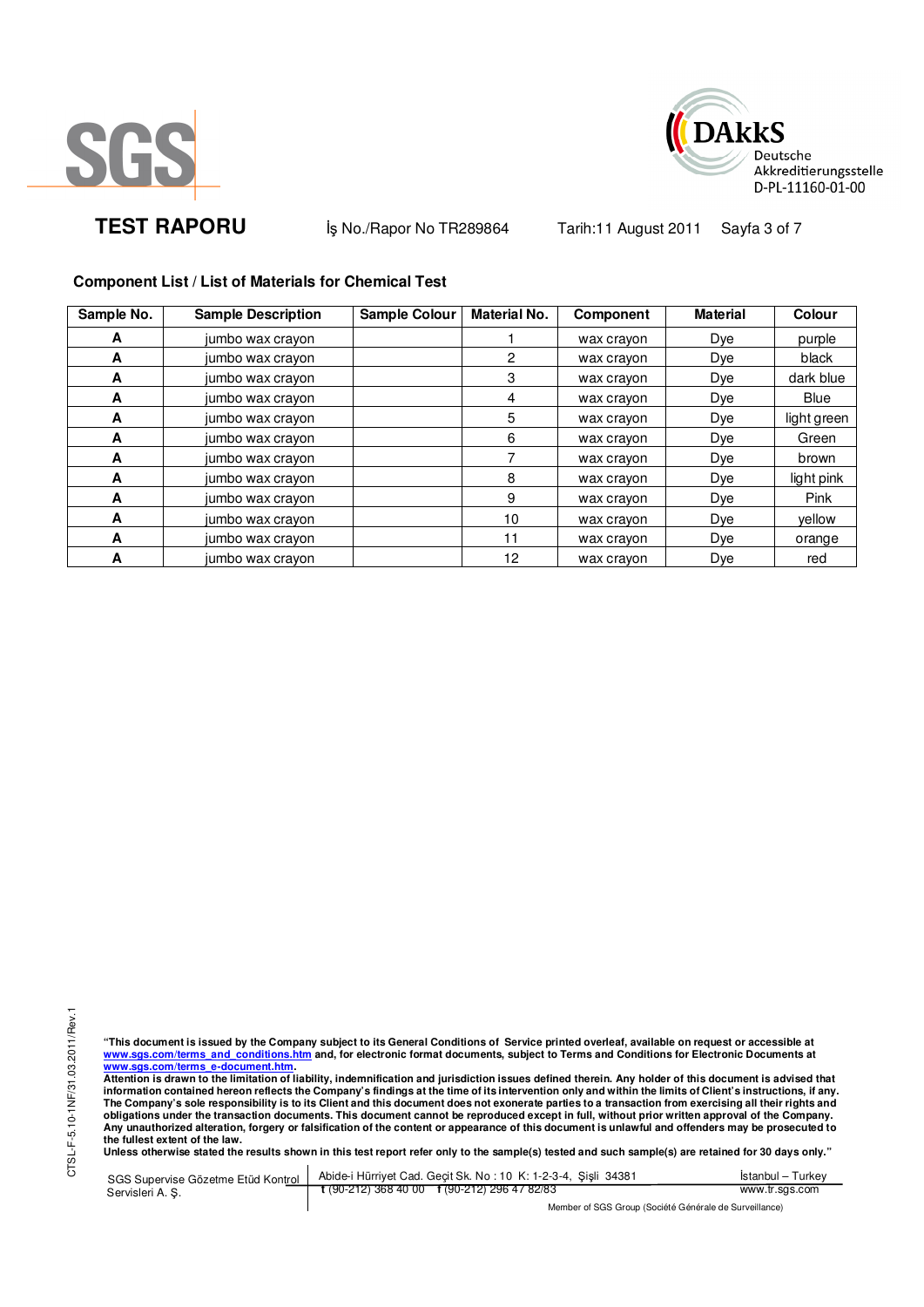



**TEST RAPORU** iş No./Rapor No TR289864 Tarih:11 August 2011 Sayfa 4 of 7

**Detail Test Result:** 

| Azo Dyes (Textile) <sup>2</sup>                                                                                                                                                                                                                                               |                |             |             |             |
|-------------------------------------------------------------------------------------------------------------------------------------------------------------------------------------------------------------------------------------------------------------------------------|----------------|-------------|-------------|-------------|
| ACCORDING TO BS EN 14362-1:2003 - ANALYSIS BY GC-MS/HPLC-DAD<br>Test Method:                                                                                                                                                                                                  |                |             |             |             |
| <b>Component</b>                                                                                                                                                                                                                                                              | <b>Cas No</b>  | $1 + 2 + 3$ | $4 + 5 + 6$ | $7 + 8 + 9$ |
| 4-Aminobiphenyl                                                                                                                                                                                                                                                               | $92 - 67 - 1$  | n.d.        | n.d.        | n.d.        |
| <b>Benzidine</b>                                                                                                                                                                                                                                                              | 92-87-5        | n.d.        | n.d.        | n.d.        |
| 4-Chlor-o-toluidine                                                                                                                                                                                                                                                           | 95-69-2        | n.d.        | n.d.        | n.d.        |
| 2-Naphthylamine                                                                                                                                                                                                                                                               | 91-59-8        | n.d.        | n.d.        | n.d.        |
| o-Aminoazotoluene                                                                                                                                                                                                                                                             | 97-56-3        | n.d.        | n.d.        | n.d.        |
| 5-nitro-o-toluidine / 2-Amino-4-nitrotoluene                                                                                                                                                                                                                                  | $99-55-8$      | n.d.        | n.d.        | n.d.        |
| 4-Chloroaniline                                                                                                                                                                                                                                                               | 106-47-8       | n.d.        | n.d.        |             |
| 4-methoxy-m-phenylenediamine / 2,4-Diaminoanisole                                                                                                                                                                                                                             | 615-05-4       |             | n.d.        | n.d.        |
| 4,4'-Diaminodiphenylmethane                                                                                                                                                                                                                                                   | 101-77-9       | n.d.        | n.d.        | n.d.        |
| 3,3'-Dichlorobenzidine                                                                                                                                                                                                                                                        | $91 - 94 - 1$  | n.d.        | n.d.        | n.d.        |
| 3,3'-Dimethoxybenzidine                                                                                                                                                                                                                                                       | 119-90-4       | n.d.        | n.d.        | n.d.        |
| 3,3'-Dimethylbenzidine                                                                                                                                                                                                                                                        | 119-93-7       | n.d.        | n.d.        | n.d.        |
| 4,4'-methylenedi-o-toluidine /                                                                                                                                                                                                                                                |                | n.d.        | n.d.        | n.d.        |
| 3,3'-Dimethyl-4,4'-diaminodiphenylmethane                                                                                                                                                                                                                                     | 838-88-0       |             |             |             |
| p-Cresidine                                                                                                                                                                                                                                                                   | $120 - 71 - 8$ | n.d.        | n.d.        | n.d.        |
| 4,4'-Methylene-bis-(2-chloroaniline)                                                                                                                                                                                                                                          | $101 - 14 - 4$ | n.d.        | n.d.        | n.d.        |
| 4,4'-Oxydianiline                                                                                                                                                                                                                                                             | 101-80-4       |             | n.d.        | n.d.        |
| 4,4'-Thiodianiline                                                                                                                                                                                                                                                            | 139-65-1       | n.d.        | n.d.        | n.d.        |
| o-Toluidine                                                                                                                                                                                                                                                                   | 95-53-4        | n.d.        | n.d.        | n.d.        |
| 4-methyl-m-phenylenediamine / 2,4-Toluylendiamine                                                                                                                                                                                                                             | 95-80-7        | n.d.        | n.d.        | n.d.        |
| 2,4,5-Trimethylaniline                                                                                                                                                                                                                                                        | 137-17-7       | n.d.        | n.d.        | n.d.        |
| **4-aminoazobenzene                                                                                                                                                                                                                                                           | 60-09-3        | n.d.        | n.d.        | n.d.        |
| O-Anisidine                                                                                                                                                                                                                                                                   | $90 - 04 - 0$  | n.d.        | n.d.        | n.d.        |
|                                                                                                                                                                                                                                                                               | Sonuç          | Geçti       | Geçti       | Geçti       |
| $Note(s)$ :                                                                                                                                                                                                                                                                   |                |             |             |             |
| $n.d. = not detected$                                                                                                                                                                                                                                                         |                |             |             |             |
| $* =$ exceed the limit                                                                                                                                                                                                                                                        |                |             |             |             |
| Detection Limit = 5 mg/kg (for individual compound)                                                                                                                                                                                                                           |                |             |             |             |
| Requirement by the client=<br>$30 \, \text{mg/kg}$                                                                                                                                                                                                                            |                |             |             |             |
| * * Test result for 4-aminoazobenzene (CAS no.: 60-09-3) is considered as "not detected" (i.e. <5mg/kg) since both aniline<br>Remark:<br>and/or 1,4-phenylenediamine is not found (i.e. <5mg/kg) by mentioned test method.<br>Max. limit specified by EU directive 2002/61/EC |                |             |             |             |
| ± 30%<br>Total Uncertainty $=$                                                                                                                                                                                                                                                |                |             |             |             |

"This document is issued by the Company subject to its General Conditions of Service printed overleaf, available on request or accessible at<br>www.sgs.com/terms\_and\_conditions.htm\_and, for electronic format documents, subjec

<u>www.sgs.com/terms\_e-document.htm</u>.<br>Attention is drawn to the limitation of liability, indemnification and jurisdiction issues defined therein. Any holder of this document is advised that information contained hereon reflects the Company's findings at the time of its intervention only and within the limits of Client's instructions, if any.<br>The Company's sole responsibility is to its Client and this document obligations under the transaction documents. This document cannot be reproduced except in full, without prior written approval of the Company.<br>Any unauthorized alteration, forgery or falsification of the content or appeara

**Unless otherwise stated the results shown in this test report refer only to the sample(s) tested and such sample(s) are retained for 30 days only."** 

|                 | SGS Supervise Gözetme Etüd Kontrol   Abide-i Hürriyet Cad. Geçit Sk. No: 10 K: 1-2-3-4, Şişli 34381 | Istanbul – Turkev |
|-----------------|-----------------------------------------------------------------------------------------------------|-------------------|
| Servisleri A.S. | $\frac{1}{2}$ (90-212) 368 40 00 f (90-212) 296 47 82/83                                            | www.tr.sgs.com    |
|                 | $111100000101100111011$                                                                             |                   |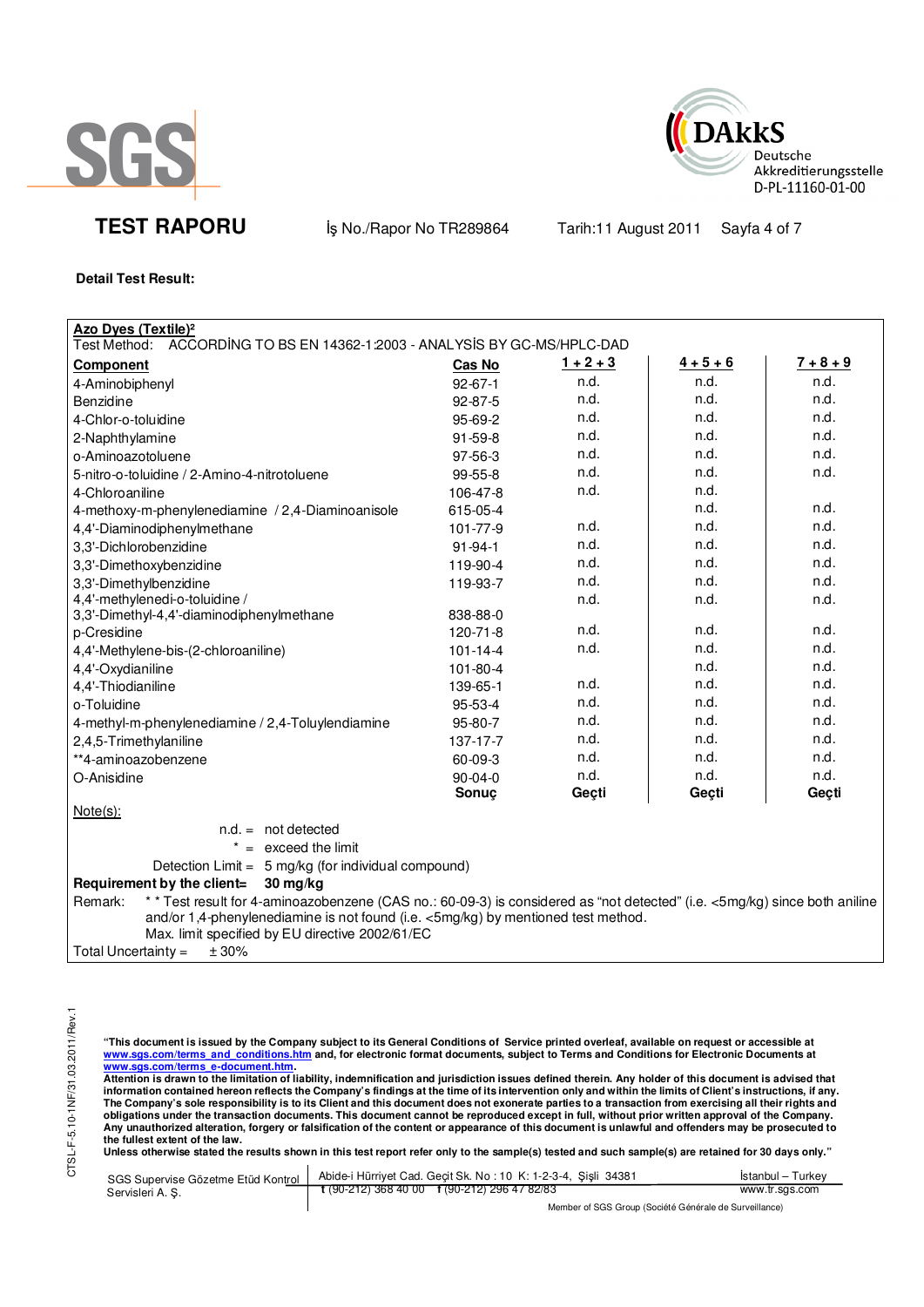



**TEST RAPORU** iş No./Rapor No TR289864 Tarih:11 August 2011 Sayfa 5 of 7

| <b>Azo Dyes (Textile LFGB)<sup>2</sup></b>                                                                           |                |                                                                                                                   |  |  |
|----------------------------------------------------------------------------------------------------------------------|----------------|-------------------------------------------------------------------------------------------------------------------|--|--|
| Test Method:<br>ACCORDING TO BS EN 14362-1:2003 § 64 LFGB BVL B 82.02-9:2008 - ANALYSIS BY GC-MS                     |                |                                                                                                                   |  |  |
| Component                                                                                                            | <b>Cas No</b>  | $10 + 11 + 12$                                                                                                    |  |  |
| 4-Aminobiphenyl                                                                                                      | $92 - 67 - 1$  | n.d.                                                                                                              |  |  |
| Benzidine                                                                                                            | $92 - 87 - 5$  | n.d.                                                                                                              |  |  |
| 4-Chlor-o-toluidine                                                                                                  | 95-69-2        | n.d.                                                                                                              |  |  |
| 2-Naphthylamine                                                                                                      | $91 - 59 - 8$  | n.d.                                                                                                              |  |  |
| o-Aminoazotoluene                                                                                                    | 97-56-3        | n.d.                                                                                                              |  |  |
| 5-nitro-o-toluidine / 2-Amino-4-nitrotoluene                                                                         | 99-55-8        | n.d.                                                                                                              |  |  |
| 4-Chloroaniline                                                                                                      | 106-47-8       | n.d.                                                                                                              |  |  |
| 4-methoxy-m-phenylenediamine / 2,4-Diaminoanisole                                                                    | 615-05-4       | n.d.                                                                                                              |  |  |
| 4,4'-Diaminodiphenylmethane                                                                                          | 101-77-9       | n.d.                                                                                                              |  |  |
| 3,3'-Dichlorobenzidine                                                                                               | $91 - 94 - 1$  | n.d.                                                                                                              |  |  |
| 3,3'-Dimethoxybenzidine                                                                                              | 119-90-4       | n.d.                                                                                                              |  |  |
| 3,3'-Dimethylbenzidine                                                                                               | 119-93-7       | n.d.                                                                                                              |  |  |
| 4,4'-methylenedi-o-toluidine /                                                                                       |                | n.d.                                                                                                              |  |  |
| 3,3'-Dimethyl-4,4'-diaminodiphenylmethane                                                                            | 838-88-0       |                                                                                                                   |  |  |
| p-Cresidine                                                                                                          | 120-71-8       | n.d.                                                                                                              |  |  |
| 4,4'-Methylene-bis-(2-chloroaniline)                                                                                 | $101 - 14 - 4$ | n.d.                                                                                                              |  |  |
| 4,4'-Oxydianiline                                                                                                    | 101-80-4       | n.d.                                                                                                              |  |  |
| 4,4'-Thiodianiline                                                                                                   | 139-65-1       | n.d.                                                                                                              |  |  |
| o-Toluidine                                                                                                          | 95-53-4        | n.d.                                                                                                              |  |  |
| 4-methyl-m-phenylenediamine / 2,4-Toluylendiamine                                                                    | 95-80-7        | n.d.                                                                                                              |  |  |
| 2,4,5-Trimethylaniline                                                                                               | 137-17-7       | n.d.                                                                                                              |  |  |
| *4-aminoazobenzene                                                                                                   | 60-09-3        | n.d.                                                                                                              |  |  |
| O-Anisidine                                                                                                          | $90 - 04 - 0$  | n.d.                                                                                                              |  |  |
|                                                                                                                      | Sonuç          | Geçti                                                                                                             |  |  |
| $Note(s)$ :                                                                                                          |                |                                                                                                                   |  |  |
| $n.d. = not detected$                                                                                                |                |                                                                                                                   |  |  |
| $=$ exceed the limit                                                                                                 |                |                                                                                                                   |  |  |
| Detection Limit = 5 mg/kg (for individual compound)                                                                  |                |                                                                                                                   |  |  |
| Requirement by the client=<br>$30 \,\mathrm{mg/kg}$                                                                  |                |                                                                                                                   |  |  |
| Remark:                                                                                                              |                | * The BS EN 14362-1 method will enable further cleavage of 4-aminoazobenzene to non-forbidden amines: aniline and |  |  |
| 1,4-phenylenediamine, therefore, the test method of § 64 LFGB, BVL, B 82.02.9 was employed to verify the presence of |                |                                                                                                                   |  |  |
| 4-aminoazobenzene.                                                                                                   |                |                                                                                                                   |  |  |
| Max. limit specified by EU directive 2002/61/EC                                                                      |                |                                                                                                                   |  |  |
| Total uncertainty: $\pm 30\%$                                                                                        |                |                                                                                                                   |  |  |

"This document is issued by the Company subject to its General Conditions of Service printed overleaf, available on request or accessible at<br>www.sgs.com/terms\_and\_conditions.htm\_and, for electronic format documents, subjec

<u>www.sgs.com/terms\_e-document.htm.</u><br>Attention is drawn to the limitation of liability, indemnification and jurisdiction issues defined therein. Any holder of this document is advised that<br>information contained hereon refle obligations under the transaction documents. This document cannot be reproduced except in full, without prior written approval of the Company.<br>Any unauthorized alteration, forgery or falsification of the content or appeara

**Unless otherwise stated the results shown in this test report refer only to the sample(s) tested and such sample(s) are retained for 30 days only."** 

|                 | SGS Supervise Gözetme Etüd Kontrol   Abide-i Hürriyet Cad. Geçit Sk. No: 10 K: 1-2-3-4, Şişli 34381 | İstanbul – Turkev |
|-----------------|-----------------------------------------------------------------------------------------------------|-------------------|
| Servisleri A.S. | $\frac{1}{2}$ (90-212) 368 40 00 f (90-212) 296 47 82/83                                            | www.tr.sgs.com    |
|                 | Mambau at COC Ourine (Capitat O to trade de Ourinellanes)                                           |                   |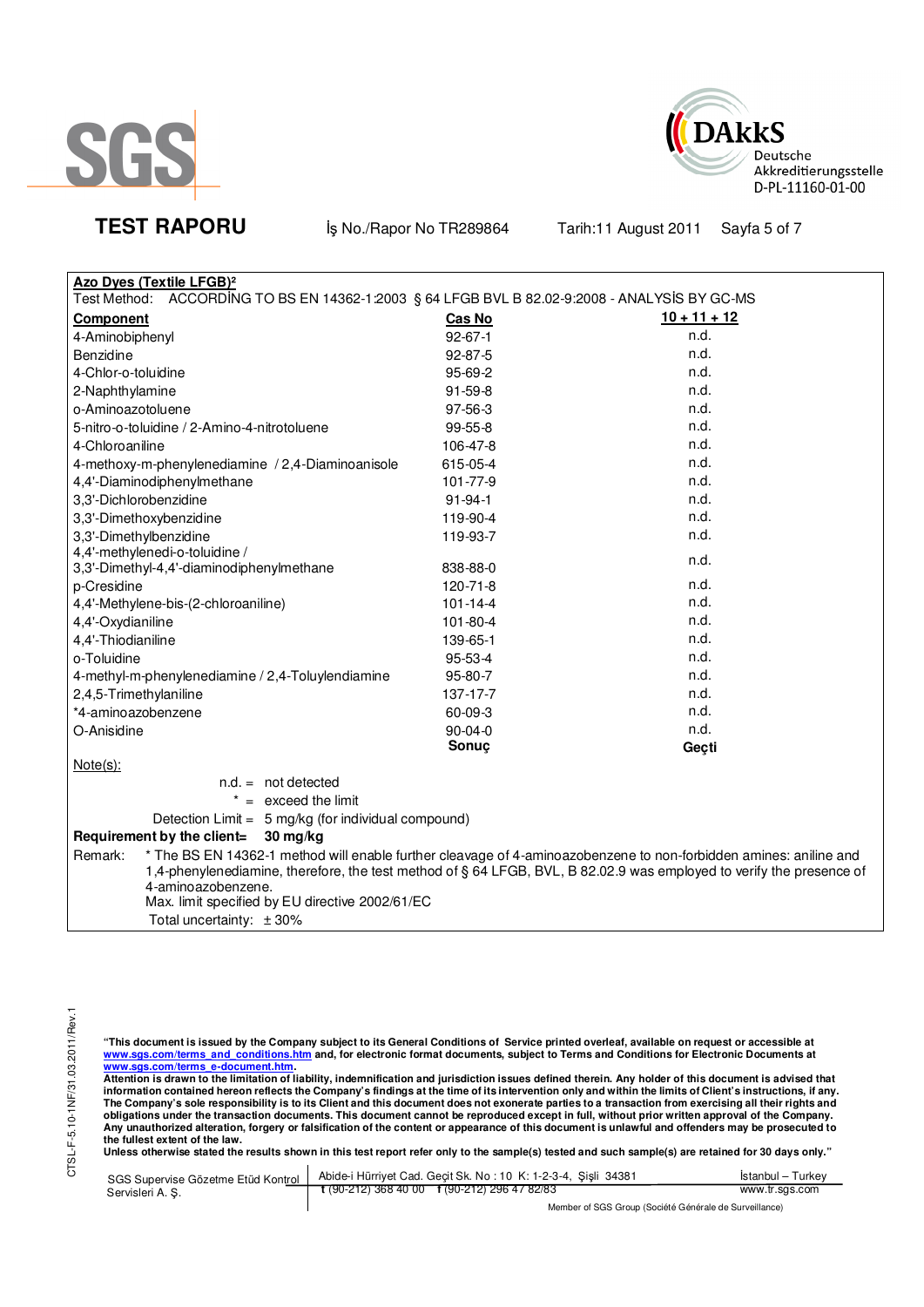



**TEST RAPORU** iş No./Rapor No TR289864 Tarih:11 August 2011 Sayfa 6 of 7

| Phthalates <sup>2</sup>             |                      |             |                                                                                                                                                                                                          |                   |             |
|-------------------------------------|----------------------|-------------|----------------------------------------------------------------------------------------------------------------------------------------------------------------------------------------------------------|-------------------|-------------|
| Test Method:                        |                      |             | WITH REFERENCE TO ASTM D3421:1975 - ANALYSIS BY GC/MS                                                                                                                                                    |                   |             |
| <b>Component</b>                    | <b>Cas No</b>        | $1 + 2 + 3$ | $10 + 11 + 12$                                                                                                                                                                                           | $\frac{4+5+6}{6}$ | $7 + 8 + 9$ |
| Dibutyl Phthalate (DBP)             | 84-74-2              | n.d.        | n.d.                                                                                                                                                                                                     | n.d.              | n.d.        |
| Benzylbutyl Phthalate (BBP)         | 85-68-7              | n.d.        | n.d.                                                                                                                                                                                                     | n.d.              | n.d.        |
| Bis-(2-ethylhexyl) Phthalate (DEHP) | 117-81-7             | n.d.        | n.d.                                                                                                                                                                                                     | n.d.              | n.d.        |
| Diisononyl Phthalate (DINP)         | 28553-12-0           | n.d.        | n.d.                                                                                                                                                                                                     | n.d.              | n.d.        |
| Di-n-octyl Phthalate (DNOP)         | 117-84-0             | n.d.        | n.d.                                                                                                                                                                                                     | n.d.              | n.d.        |
| Diisodecyl Phthalate (DIDP)         | 26761-40-0           | n.d.        | n.d.                                                                                                                                                                                                     | n.d.              | n.d.        |
|                                     | <b>Sonuc</b>         | Geçti       | Gecti                                                                                                                                                                                                    | Geçti             | Geçti       |
|                                     |                      |             |                                                                                                                                                                                                          |                   |             |
| $Note(s)$ :                         |                      |             |                                                                                                                                                                                                          |                   |             |
|                                     |                      |             | * Composite test has been performed as per the special request of client                                                                                                                                 |                   |             |
| $n.d. =$                            | not detected         |             |                                                                                                                                                                                                          |                   |             |
| *<br>$=$                            | exceed the limit     |             |                                                                                                                                                                                                          |                   |             |
| $\leq$ $=$                          | less than            |             |                                                                                                                                                                                                          |                   |             |
| Detection $Limit =$                 | individual compound) |             | For DBP, BBP, DEHP and DNOP: 0,003%, For DINP, DIDP: 0,01% (for                                                                                                                                          |                   |             |
| Total Uncertainty=                  | ± 25%                |             |                                                                                                                                                                                                          |                   |             |
| <b>Recommended Max. Limit=</b>      | mouth                |             | 0.1 % for Total (DBP+BBP+DEHP) For all childcare articles<br>0,1 % for Total (DINP+DNOP+DIDP) For childcare articles if it can be placed in the                                                          |                   |             |
| Remark:                             |                      |             | Recommended Max. limit specified by entries 51 and 52 of Regulation (EC) No<br>552/2009 amending Annex XVII of REACH Regulation (EC) No 1907/2006<br>(previously restricted under Directive 2005/84/EC). |                   |             |

"This document is issued by the Company subject to its General Conditions of Service printed overleaf, available on request or accessible at<br>www.sgs.com/terms\_and\_conditions.htm\_and, for electronic format documents, subjec

<u>www.sgs.com/terms\_e-document.htm.</u><br>Attention is drawn to the limitation of liability, indemnification and jurisdiction issues defined therein. Any holder of this document is advised that<br>information contained hereon refle obligations under the transaction documents. This document cannot be reproduced except in full, without prior written approval of the Company.<br>Any unauthorized alteration, forgery or falsification of the content or appeara

**Unless otherwise stated the results shown in this test report refer only to the sample(s) tested and such sample(s) are retained for 30 days only."** 

| SGS Supervise Gözetme Etüd Kontrol | Abide-i Hürriyet Cad. Gecit Sk. No: 10 K: 1-2-3-4, Sisli 34381 | Istanbul – Turkev |  |
|------------------------------------|----------------------------------------------------------------|-------------------|--|
| Servisleri A. S.                   | $\frac{1}{2}$ (90-212) 368 40 00 f (90-212) 296 47 82/83       | www.tr.sgs.com    |  |
|                                    | Member of SGS Group (Société Générale de Surveillance)         |                   |  |